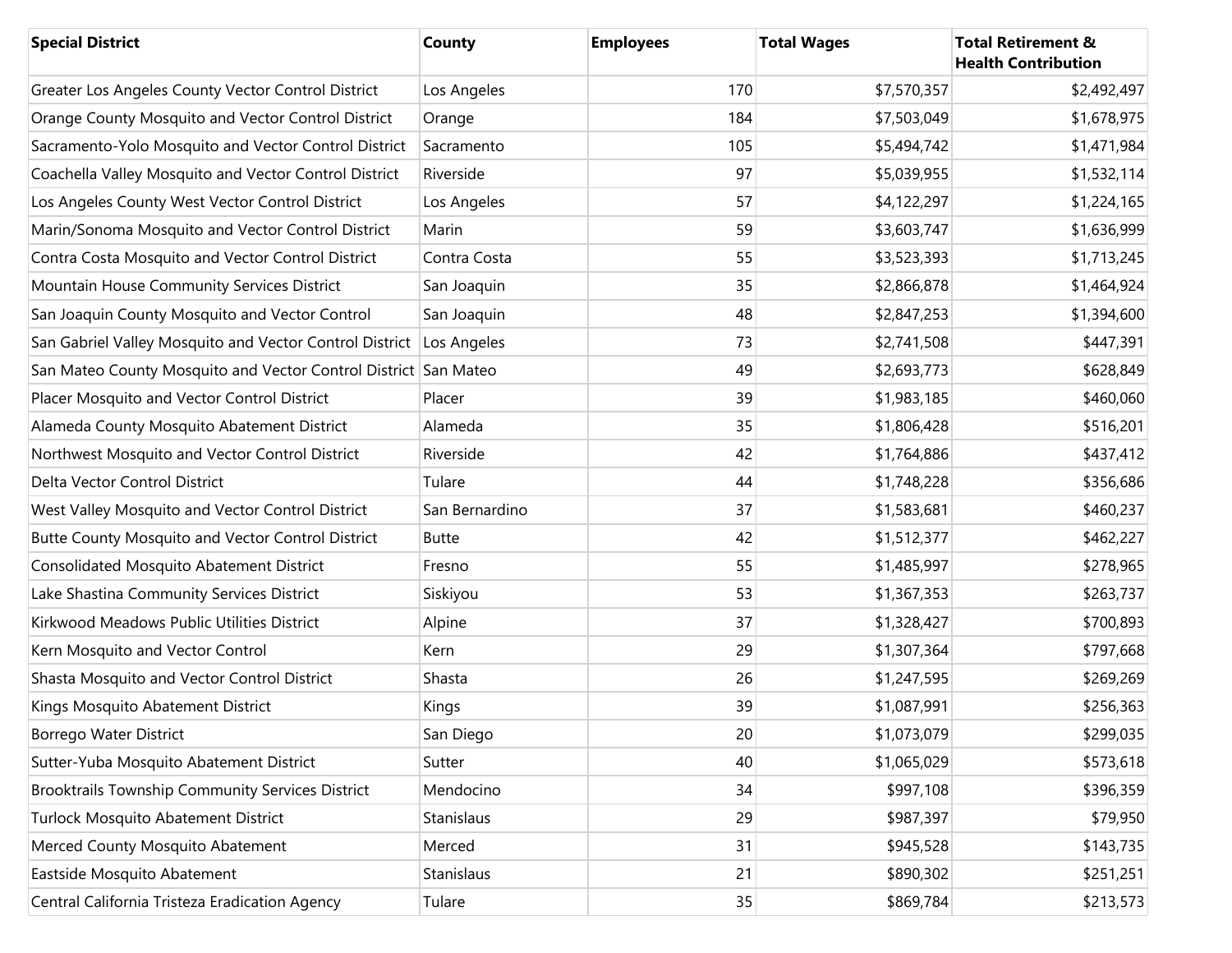| Napa County Mosquito Abatement District                                             | Napa          | 15 | \$863,838 | \$295,003 |
|-------------------------------------------------------------------------------------|---------------|----|-----------|-----------|
| Solano County Mosquito Abatement District                                           | Solano        | 18 | \$844,496 | \$263,375 |
| Fresno Mosquito and Vector Control District                                         | Fresno        | 36 | \$815,838 | \$586,703 |
| California Pines Community Services District                                        | Modoc         | 27 | \$731,973 | \$44,113  |
| Madera County Mosquito and Vector Control District                                  | Madera        | 34 | \$704,334 | \$159,045 |
| Northern Salinas Valley Mosquito Abatement District                                 | Monterey      | 17 | \$703,966 | \$279,430 |
| Fresno-Westside Mosquito Abatement District                                         | Fresno        | 17 | \$635,295 | \$114,987 |
| Delano Mosquito Abatement District                                                  | Kern          | 20 | \$626,011 | \$212,889 |
| Lake County Vector Control District                                                 | Lake          | 14 | \$618,768 | \$248,098 |
| Antelope Valley Mosquito and Vector Control District                                | Los Angeles   | 21 | \$557,763 | \$169,569 |
| Tulare Mosquito Abatement District                                                  | Tulare        | 20 | \$538,753 | \$156,460 |
| West Side Mosquito and Vector Control District                                      | Kern          | 16 | \$523,609 | \$303,910 |
| <b>Copper Valley Community Services District</b>                                    | Calaveras     | 16 | \$409,723 | \$60,715  |
| Mosquito and Vector Management District of Santa<br><b>Barbara County</b>           | Santa Barbara | 14 | \$407,395 | \$284,547 |
| Tehama County Mosquito and Vector Control                                           | Tehama        | 14 | \$390,135 | \$137,217 |
| Colusa Mosquito Abatement District                                                  | Colusa        | 10 | \$209,845 | \$31,251  |
| Compton Creek Mosquito Abatement District                                           | Los Angeles   | 7  | \$143,352 | \$7,836   |
| Glenn County Mosquito and Vector Control District                                   | Glenn         | 13 | \$114,273 | \$66,454  |
| Citrus Pest Control District No. 2                                                  | Riverside     | 10 | \$76,204  | \$0       |
| Durham Mosquito Abatement District                                                  | <b>Butte</b>  | 8  | \$67,906  | \$13,805  |
| Burney Basin Mosquito Abatement District                                            | Shasta        | 7  | \$54,944  | \$3,805   |
| Pine Grove Mosquito Abatement District                                              | Shasta        | 7  | \$35,071  | \$9,120   |
| Coalinga-Huron Mosquito Abatement District                                          | Fresno        | 6  | \$19,977  | \$0       |
| South Fork Mosquito Abatement District                                              | Kern          | 7  | \$11,566  | \$0       |
| Oroville Mosquito Abatement District                                                | <b>Butte</b>  | 3  | \$1,350   | \$0       |
| <b>Big Valley Pest Abatement District</b>                                           | Lassen        | 5  | \$0       | \$0       |
| Central Valley Pest Control District                                                | Fresno        | 5  | \$0       | \$0       |
| Consolidated Central Valley Table Grape Pest and<br><b>Disease Control District</b> | Tulare        | 9  | \$0       | \$0       |
| Imperial County Citrus Pest Control District                                        | Imperial      | 5  | \$0       | \$0       |
| Kern County Citrus Pest Control District                                            | Kern          | 5  | \$0       | \$0       |